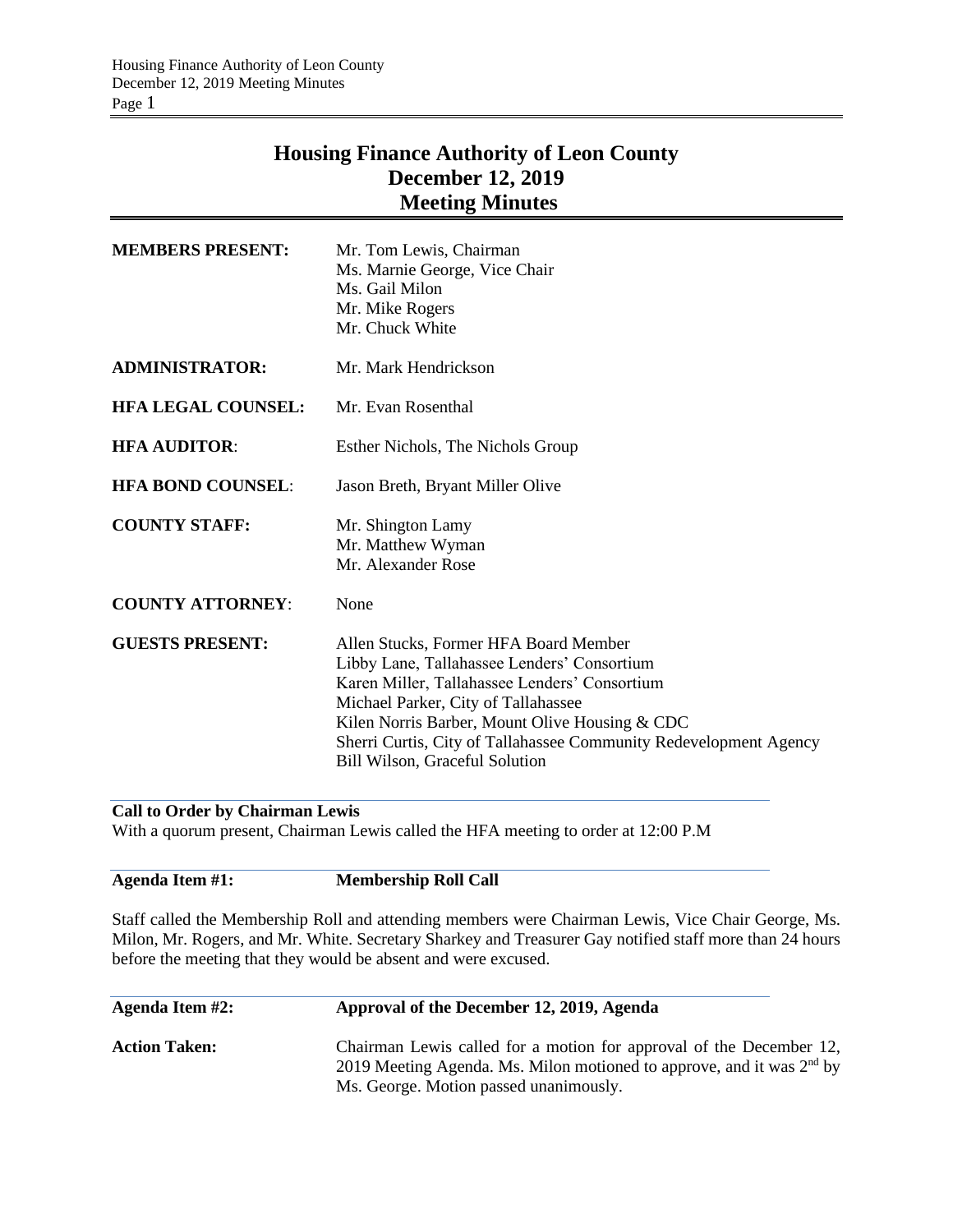| <b>Agenda Item #3:</b>                       | <b>Approval of the November 14, 2019 Minutes</b>                                                                                                                                                                                                           |
|----------------------------------------------|------------------------------------------------------------------------------------------------------------------------------------------------------------------------------------------------------------------------------------------------------------|
| <b>Action Taken:</b>                         | Chairman Lewis called for a motion for approval of the November 14,<br>2019 Meeting Minutes. Ms. Milon motioned to approve, and it was $2nd$ by<br>Ms. George. Motion passed unanimously.                                                                  |
| <b>Agenda Item #4</b>                        | <b>Public Comment</b>                                                                                                                                                                                                                                      |
| There was no public comment.                 |                                                                                                                                                                                                                                                            |
| <b>Action Taken:</b>                         | No action taken                                                                                                                                                                                                                                            |
| <b>Agenda Item #5</b>                        | <b>Presentation to Allen Stucks</b>                                                                                                                                                                                                                        |
| by the HFA.                                  | Chairman Lewis praised Mr. Stucks for his many years of service to the HFA and the community, and for<br>his work on the HFA. Mr. Stucks spoke on the satisfaction of serving the community and the progress made                                          |
| <b>Action Taken:</b>                         | No action taken                                                                                                                                                                                                                                            |
| <b>Agenda Items #6A-6C</b>                   | Financial Reports, Budget & Expenditure Approvals                                                                                                                                                                                                          |
|                                              | Mr. Hendrickson presented the Financial Reports, including the November 30 balance sheet, year-to-date<br>expenditures and income, the backup materials, and the proposed expenditure and debit card approvals.                                            |
| <b>Action Taken:</b>                         |                                                                                                                                                                                                                                                            |
| 6A, 6B & 6C                                  | Mr. Rogers motioned to accept the November 30, 2019 Financial<br>Statement and Income and Expense Report, and to approve the proposed<br>Expenditure and Debit Card Approval list, and it was 2 <sup>nd</sup> by Ms. George.<br>Motion passed unanimously. |
| <b>Agenda Items #7</b>                       | Presentation of Draft HFA Audit for FY 2018-2019                                                                                                                                                                                                           |
| thanked Ms. Milon for her work on the audit. | Audit Committee Chair Milon informed the Board of the work of the Committee in reviewing the draft<br>audit. Ms. Nichols presented the audit, stating that it was a "clean audit" with "no findings". The Board                                            |
|                                              | $\sim$ $\sim$ $\sim$                                                                                                                                                                                                                                       |

Action Taken: Ms. Milon motioned that the Board accept the Audit Committee recommendation that the Board give approval to the draft audit of the HFA as presented by Ms. Nichols, subject to the approval being revisited if the Group Auditor (County Auditor) recommended any substantive changes, and it was 2<sup>nd</sup> by Mr. White. Motion passed unanimously.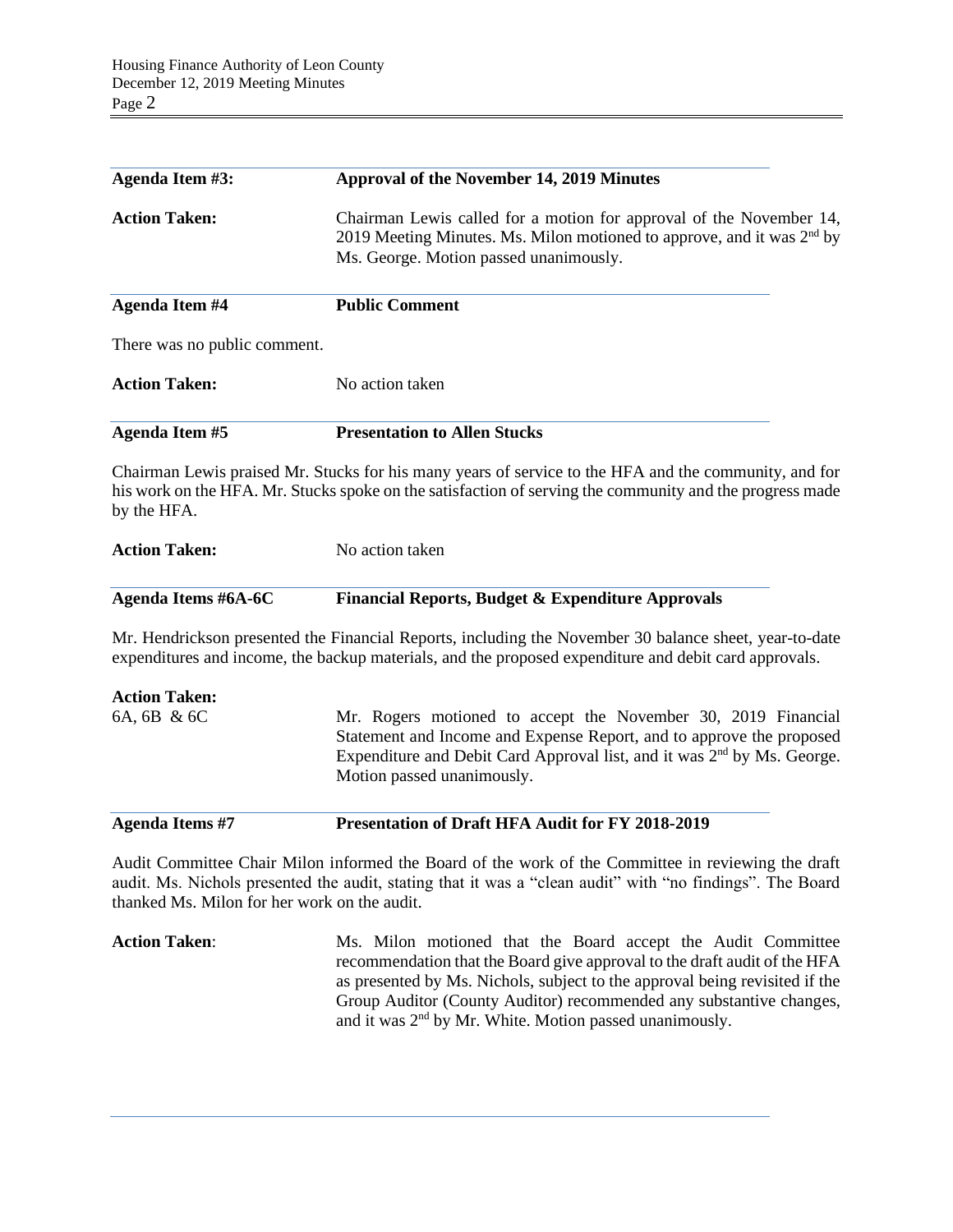## **Agenda Item #8A: Community Land Trust**

Mr. Hendrickson presented the background on a request from the Tallahassee Lenders' Consortium (TLC) for administrative funding support for their work as the City-County designated Community Land Trust (CLT), and for the creation of a revolving construction loan fund. Mr. Rosenthal presented the legal analysis of the proposed administrative funding, stating that under certain circumstances that could be reflected in a motion to approve funding, the HFA Procurement Policy would permit the funding, but that the funding could not come from the proceeds of land parcel sales, which need to be used for direct affordable housing expenditures. Ms. Lane detailed the request of TLC, and presented a background on her organization, the selection of TLC by the City and County to serve as the community's CLT, and other potential funding sources. She asked that administrative funding be in the form of a 0% loan, with no payments for 10 years, and fully amortized payments in years 11-20. Ms. Lane also discussed a request for a construction line of credit. Mr. Hendrickson and Mr. Rogers disclosed that they were on the Board of the Florida Housing Coalition, the statewide non-profit providing technical assistance to TLC, but that neither had any financial interest in the Florida Housing Coalition or the TLC. Mr. Parker spoke on the City of Tallahassee's support of the CLT, stating that he planned to ask the City Commission to approve administrative funding in January. A lengthy discussion followed. At the advice of Mr. Rosenthal, Mr. Hendrickson in his capacity as HFA Administrator made a recommendation that the HFA approve \$25,000 in administrative funding during FY 2019-2020 with loan terms as requested by Ms. Lane and that the HFA defer all other requests of the TLC. The Board discussed the wording of a motion, with input from Mr. Rosenthal.

Action Taken: #8A Ms. George motioned that the Board waive the requirement for competitive solicitations contained in the HFA's Procurement Policy upon the recommendation of the HFA Administrator, and upon finding that the funding of the TLC is in the best interest of the HFA and appropriate to the circumstances, given that the TLC was competitively procured through a joint process by Leon County and the City of Tallahassee to develop a community land trust and is in a unique position to provide such service, that the HFA commit \$25,000 of administrative funding for TLC in the form of a 0% loan, with payments deferred for 10 years and full amortization during years 11-20, that the release of the funding was contingent upon submission of a plan from TLC for remaining necessary funding from other sources, commitment of City of Tallahassee funding, and upon agreement by the TLC for HFA recognition on signage and other materials, and it was 2<sup>nd</sup> by Ms. Milon. Motion passed unanimously.

## **Agenda Item #8B: Magnolia Family**

Mr. Hendrickson reported that a complete bond application that met HFA criteria had been submitted for Magnolia Family Apartments, part of the Orange Avenue Redevelopment. Mr. Breth presented bond counsel drafted documents for Board consideration.

**Action Taken #8B:** Mr. White motioned that the Board adopt the Inducement Resolution drafted by bond counsel for Magnolia Family Apartments and authorize Chairman Lewis to execute any form and/or letters necessary for the development to apply for SAIL funding, and it was 2<sup>nd</sup> by Ms. George. Motion passed unanimously.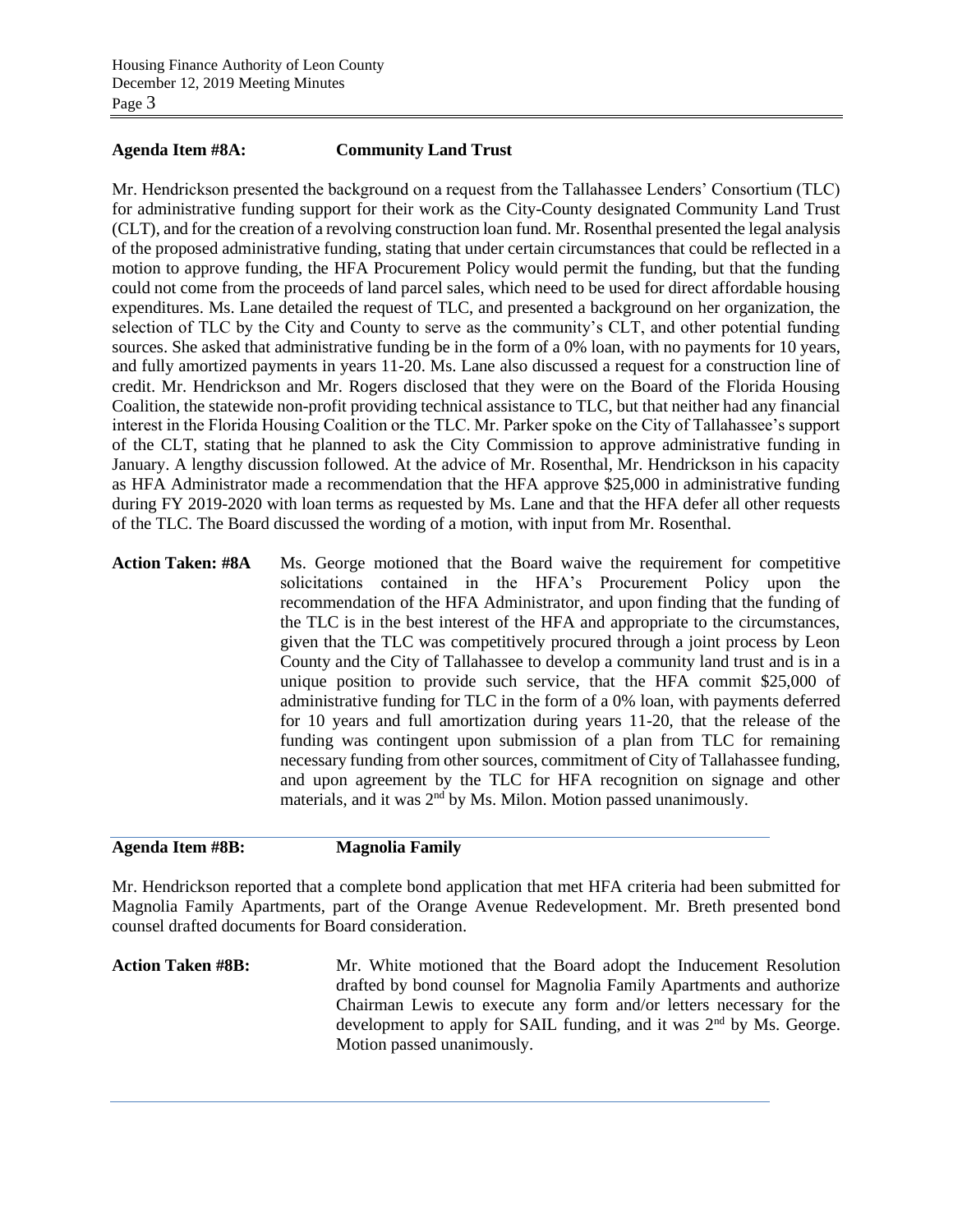#### **Agenda Item #8C: 2020 HFA Meeting Calendar**

Mr. Hendrickson presented a proposed 2020 HFA meeting calendar, with Board meetings on the 2<sup>nd</sup> Thursday of each month except July.

Action Taken #8C: Ms. Milon motioned that the Board approve the proposed 2020 HFA meeting calendar, and it was  $2<sup>nd</sup>$  by Ms. George. Motion passed unanimously.

| <b>Agenda Item #8D:</b> | <b>HFA Annual Report</b> |
|-------------------------|--------------------------|
|-------------------------|--------------------------|

Mr. Hendrickson presented a proposed final HFA Annual Report for FY 2018-2019, noting that Board suggested additions and edits had been made and that graphics had been added.

| <b>Action Taken:</b> | Mr. Rogers motioned that the Board approve the HFA Annual Report for                   |
|----------------------|----------------------------------------------------------------------------------------|
|                      | FY 2018-2019 as presented and authorize Chairman Lewis to submit the                   |
|                      | report to the County Administrator and other County officials, and was 2 <sup>nd</sup> |
|                      | by Ms. Milon. Motion passed unanimously.                                               |
|                      |                                                                                        |

| Agenda Item #9A: | <b>County Update</b> |
|------------------|----------------------|

Mr. Lamy updated the Board on County activities and introduced new staff member Alexander Rose.

**Action Taken:** No action taken

**Agenda Item #10A: Magnolia Terrace**

Mr. Hendrickson updated the Board on the Magnolia Terrace financing, stating that the action item for approval had been pulled from the agenda because the developer had not provided the plans and specs necessary for the credit underwriter to complete their report. He stated that it was anticipated that this item would be on the January 2020 agenda. Mr. Breth stated that the bond allocation would be carried forward, meaning that it would become non-project specific multi-family allocation valid through December 31, 2022.

| <b>Action Taken:</b> | No action taken. |
|----------------------|------------------|
|                      |                  |

# **Agenda Item #10B: Emergency Repair Program**

Mr. Hendrickson and Mr. Wyman updated the Board on the progress of the program.

**Action Taken:** No action taken.

**Agenda Item #10C: Real Estate**

Mr. Hendrickson updated the Board on the volume of sales and the amount available for expenditure on housing programs. He stated that Ms. Leigh's research on who had purchased the properties would be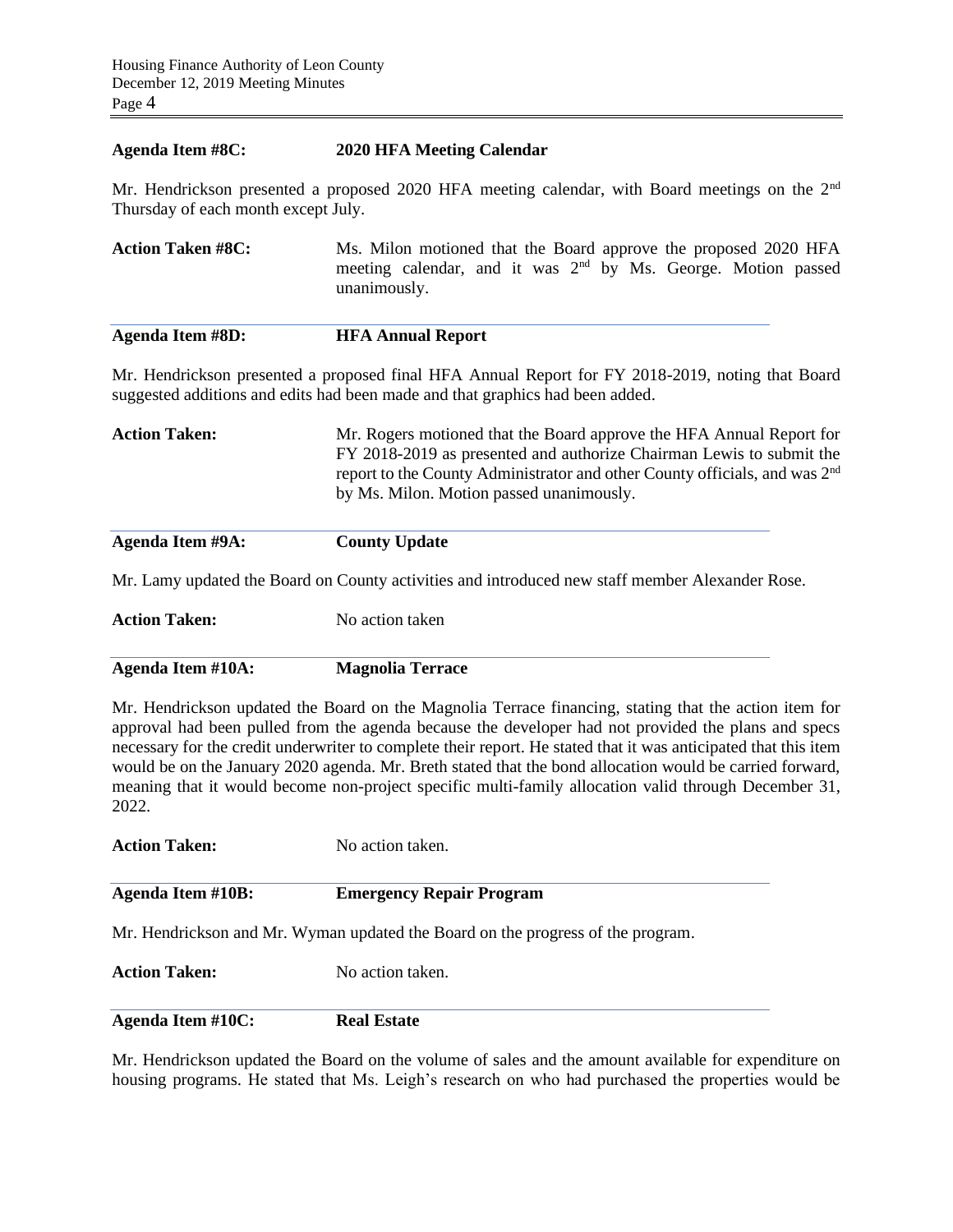completed by January, but that initial research showed that the buyers included CDC's, neighbors, and builders.

| <b>Action Taken:</b>    | No action taken.    |
|-------------------------|---------------------|
| <b>Agenda Item #10D</b> | <b>Legal Update</b> |

Mr. Rosenthal updated the Board on a foreclosure action where the HFA had a subordinate DPA loan, stating that the borrower had filed for bankruptcy, which would delay any resolution.

| <b>Action Taken:</b>     | No action taken.  |
|--------------------------|-------------------|
| <b>Agenda Item #10E:</b> | <b>To-Do List</b> |

Mr. Hendrickson reported that the to-do list was in the Board Packet.

| <b>Action Taken:</b> | No action taken                 |
|----------------------|---------------------------------|
| Agenda Item #10F:    | <b>State Legislative Update</b> |

Mr. Hendrickson updated the Board on the upcoming 2020 Legislative Session, noting that the Governor had recommended full funding for housing. Mr. Lewis reported on the Sadowski Coalition press conference that had been held December 9, which he had attended representing Florida ALHFA. A discussion of the probability of housing funding followed.

**Action Taken**: No action taken.

| Agenda Item #11A: | <b>Annual Election of Officers</b> |
|-------------------|------------------------------------|
|-------------------|------------------------------------|

Mr. Hendrickson reported that the HFA bylaws limited the Chair to two consecutive terms, and that Mr. Lewis had "termed out". A discussion followed.

| <b>Action Taken:</b> | Mr. Rogers motioned that the Board elect Ms. George as Chair, for a one-year term<br>beginning January 1, 2020, and it was $2nd$ by Mr. Lewis. Motion passed<br>unanimously.    |
|----------------------|---------------------------------------------------------------------------------------------------------------------------------------------------------------------------------|
|                      | Mr. Lewis motioned that the Board elect Mr. Rogers as Vice-Chair, for a one-year<br>term beginning January 1, 2020, and it was $2nd$ by Ms. Milon. Motion passed                |
|                      | Mr. White motioned that the Board elect Mr. Gay as Treasurer, for a one-year term<br>beginning January 1, 2020, and it was $2nd$ by Ms. Milon. Motion passed<br>unanimously.    |
|                      | Ms. Milon motioned that the Board elect Dr. Sharkey as Secretary, for a one-year<br>term beginning January 1, 2020, and it was $2nd$ by Mr. Lewis. Motion passed<br>unanimously |